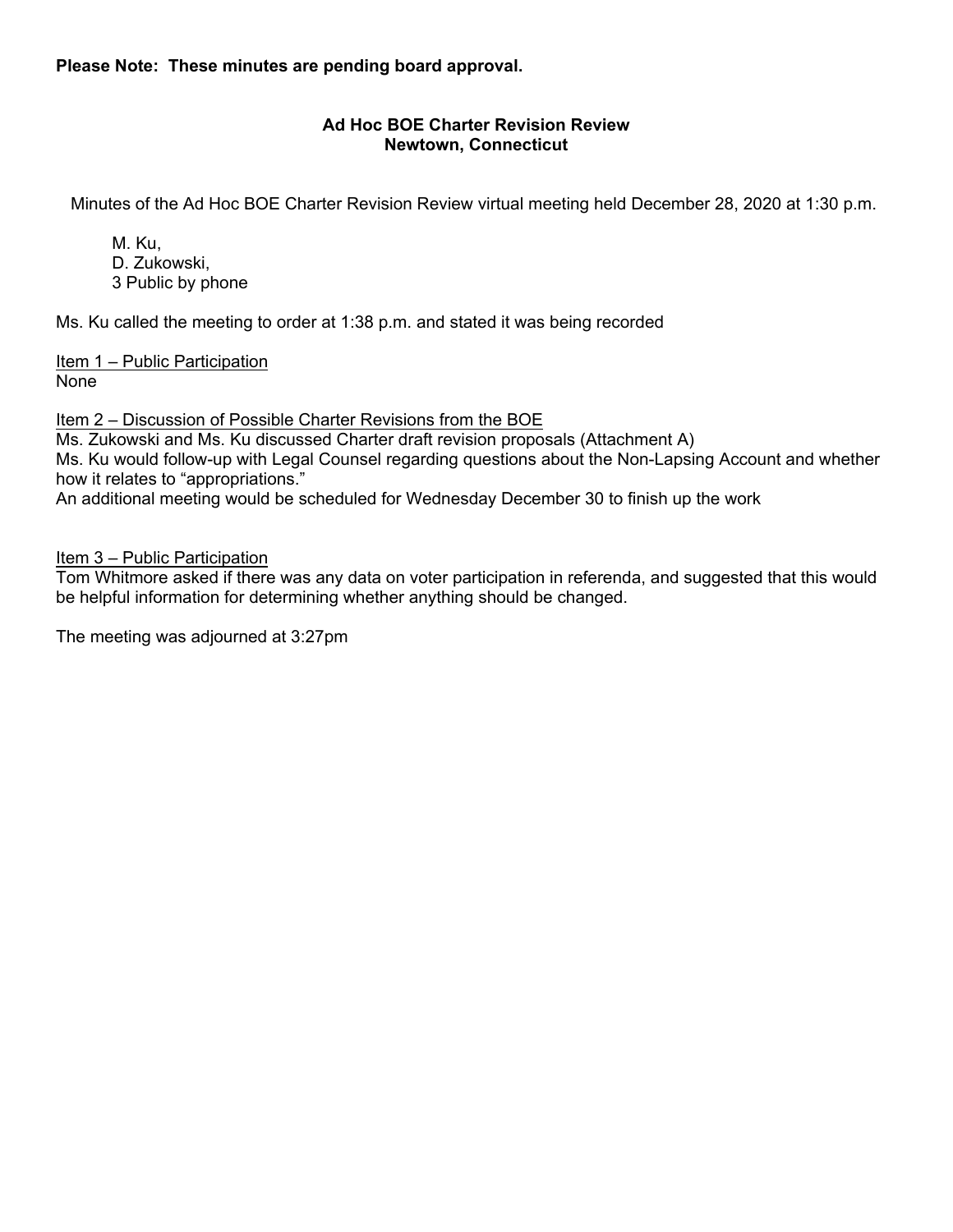# **ATTACHMENT A**

# **BOE Elections**

# Town Charter Section 3-15(b) reads:

"At each regular Town Election members of the Board of Education, the Planning and Zoning Commission, Board of Assessment Appeals, Zoning Board of Appeals, and the Police Commission shall be elected and the number to be elected shall be determined by the number of members whose terms expire on or before the December 1st after the election."

# Reason to review:

When a revised charter is filed with the State, a statute governing BOE elections must be indicated. For the 2016 Charter filing, Connecticut General Statute 9-204 was selected to apply, impinging on number of candidates a party could put forth on the ballot and number of candidates electors could vote for. This was an unintended restriction on the ability of voters to vote for BOE members. As a result, the Legislative Council enacted Town Ordinance 124 to address the issue. When the next revision of the Town Charter is filed with the state, the effective BOE elections statute will likely again be selected as a part of the filing process.

# Recommendation:

Newtown Ordinance 124 should be merged into the Charter, specifically calling out that section 9-204b of the Connecticut General Statutes applies.

# **Special Appropriations**

# Town Charter Section 6-35(b) reads:

"A request for a Special or Emergency Appropriation may be initiated by the First Selectman with the approval of the Board of Selectmen or by the Legislative Council."

# Town Charter Section 6-35(c) reads:

"If the First Selectman initiates an Emergency Appropriation request, the appropriation may be approved by a majority vote of the Legislative Council. If initiated by the Legislative Council, the Emergency Appropriation must be approved by the affirmative vote of at least eight (8) members of the Legislative Council."

# Reason to review:

The appropriations process as outlined in 6-35(b)-(c) is not consistent with respect to budgetary and CIP appropriations. For budget appropriation requests, both the Board of Selectmen and the Board of Education prepare their respective requests, and provide those requests to the Board of Finance. For the Capital Improvement Plan (CIP), newly amended, the Board of Selectmen and the Board of Education also prepare their respective requests, and provide those requests to the Board of Finance. Note that the CIP process appears to be a specialized special appropriation, in that 6-20(e) specifically calls out the limit on the Legislative Council's appropriation authority noted in 6-35(e), suggesting that the BOE does initiate special appropriation requests.

# Recommendation:

Town Charter Section 6-35(b) and (c) be amended to include the Board of Education as a possible initiator of Special Appropriations.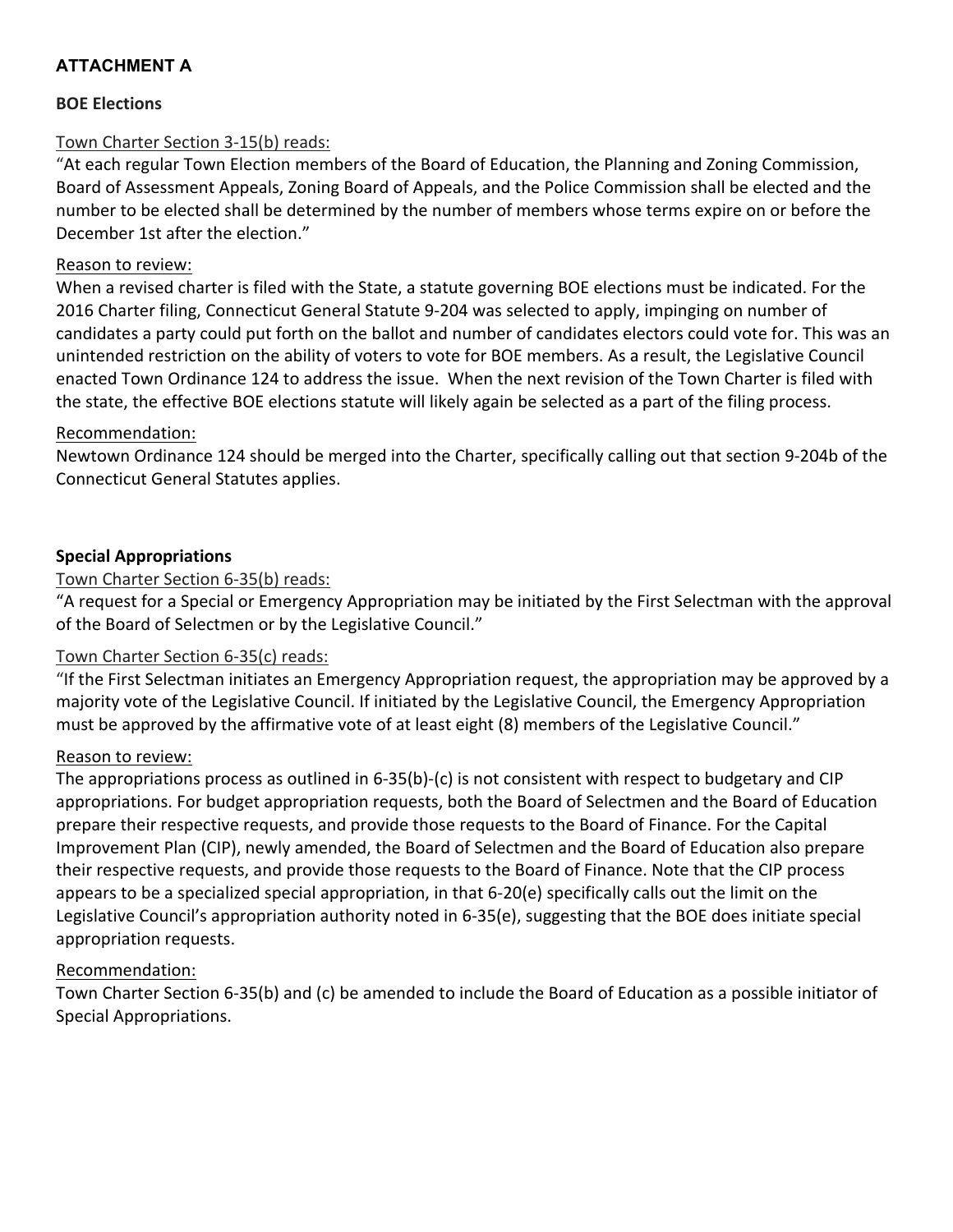# **There is no explicit appropriation process included in the charter for the BOE Non-Lapsing Account**

# Reason to review:

When the fiscal year ends, any BOE budget surplus may be added to the BOE Non-Lapsing Account, per Connecticut General Statute 10-248a, newly amended<sup>1</sup>. In the Oct 20, 2020 Town Counsel legal opinion RE: Procedure to Transfer Board of Education Surplus at the End of the Fiscal Year, D. Grogins states that such funds are "similar to a 'special appropriation,'" though not technically a special appropriation.

### Recommendation:

A new appropriation classification that is funded by existing funds (like the BOE budget surplus) and that is not included in the Legislative Council's appropriation authority for special appropriations be added to the Charter. The initiation and pipeline through the respective Town Bodies should not be set forth in the charter but instead be implemented similar to the CIP process, via a Financial Regulation, or cross-board policy suite.

### **Date for Referendum**

#### Town Charter 6-14(a) reads:

"The proposed town budget shall be submitted for adoption at the Annual budget referendum to be held on the fourth Tuesday of April between the hours of 6:00 a.m. and 8:00 p.m."

#### **Reason for Review:**

Historically, a small percentage of Newtown's voting population votes during budget referenda. Changing the date or accessibility of the referendum could increase voter turnout. Could something be changed to increase voter turnout?

### **Recommendation:**

Review voting information to understand whether moving the referendum date or expanding accessibility via absentee or mail-in ballot would increase voter turnout.

 $1$  Sec. 10-248a. Unexpended education funds account. For the fiscal year ending June 30, 2020, and each fiscal year thereafter, notwithstanding any provision of the general statutes or any special act, municipal charter, home rule ordinance or other ordinance, the board of finance in each town having a board of finance, the board of selectman in each town having no board of finance or the authority making appropriations for the school district for each town may deposit into a nonlapsing account any unexpended funds from the prior fiscal year from the budgeted appropriation for education for the town, provided (1) such deposited amount does not exceed two per cent of the total budgeted appropriation for education for such prior fiscal year, (2) each expenditure from such account shall be made only for educational purposes, and (3) each such expenditure shall be authorized by the local board of education for such town.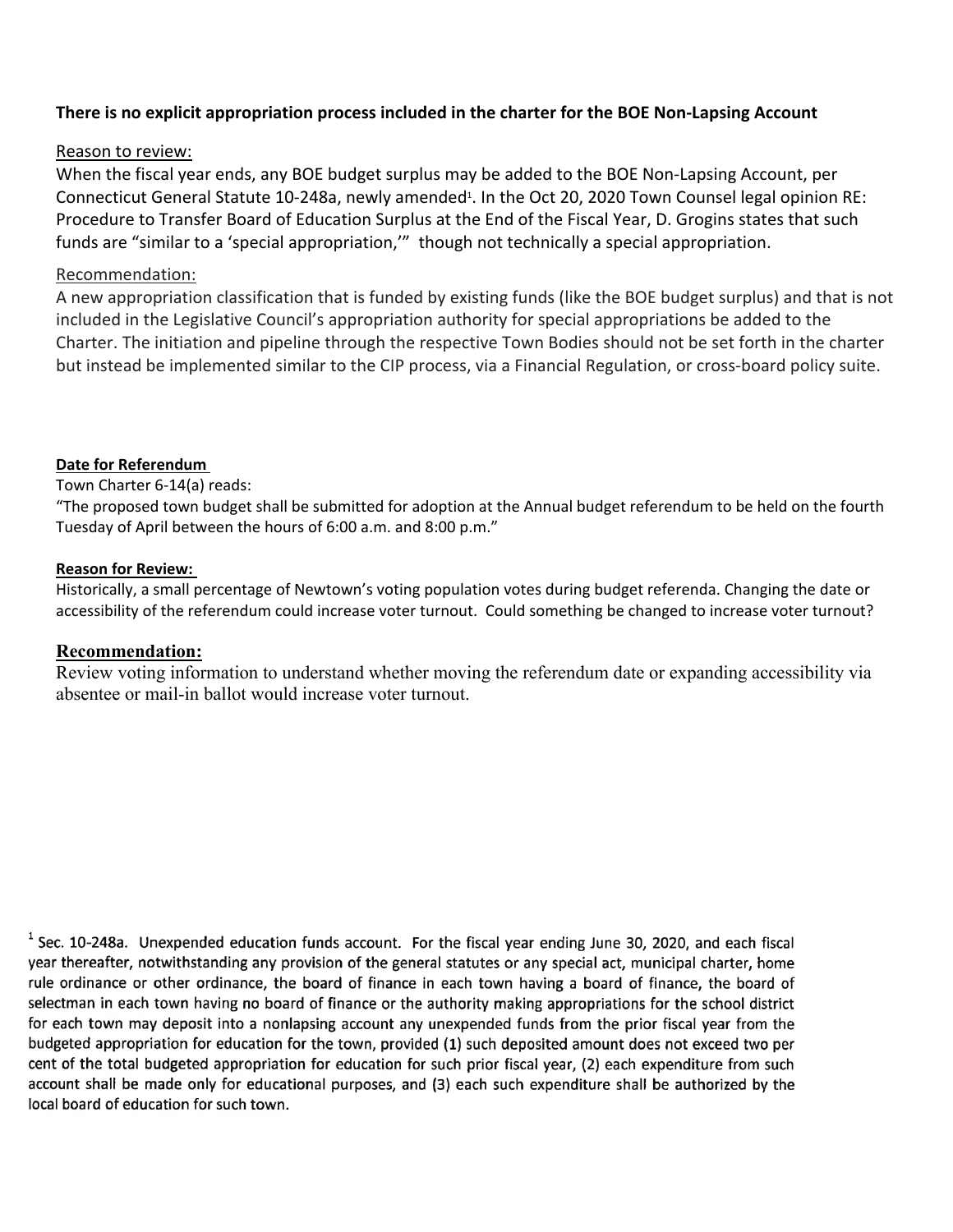### **Appropriating Authority**

Town Charter 1-20 Summary of Governance defines: (a) The Chief Executive and Administrative Officer of the Town, (b) The administrative body of the Town, and (c) The legislative body of the Town, but does not define the appropriating authority of the Town.

# **Reason for Review:**

A) The Connecticut general statutes contain several references to **"the board of finance in each town or city having a board of finance, to the board of selectmen in each town having no board of finance or otherwise to the authority making appropriations."** Because the Newtown Charter has both a board of finance AND a separate authority making appropriations, this has led to ambiguity in several instances that affect Board of Education processes.

> CT Gen Stat §10-248a. Unexpended education funds account reads "For the fiscal year ending June 30, 2011, and each fiscal year thereafter, notwithstanding any provision of the general statutes or any special act, municipal charter, home rule ordinance or other ordinance, **the board of finance in each town having a board of finance, the board of selectman in each town having no board of finance or the authority making appropriations** for the school district may deposit into a nonlapsing account any unexpended funds from the prior fiscal year from the budgeted appropriation for education for the town, provided (1) such deposited amount does not exceed two per cent of the total budgeted appropriation for education for such prior fiscal year, (2) each expenditure from such account shall be made only for educational purposes, and (3) each such expenditure shall be authorized by the local board of education for such town." *Since the inception of Education Non-Lapsing Account, Newtown has depended on the Board of Finance to make the deposit into the Education Non-lapsing account. However, in the past year, the Town Attorney has opined that the Legislative Council has this authority – not the Board of Finance ("Procedure to transfer Board of Education Surplus at the End of the Fiscal Year," October 20, 2020).*

> Similarly, CT Gen Stat § 10-153d. Meeting between board of education and fiscal authority required. Duty to negotiate. Procedure if legislative body rejects contract. Reads "(a) Within thirty days prior to the date on which the local or regional board of education is to commence negotiations pursuant to this section, such board of education shall meet and confer with the board of finance **in each town or city having a board of finance, with the board of selectmen in each town having no board of finance and otherwise with the authority making appropriations** therein. A member of such board of finance, such board of selectmen, or such other authority making appropriations, shall be permitted to be present during negotiations pursuant to this section and shall provide such fiscal information as may be requested by the board of education." *Which elected body should be met with prior to negotiations and which body has authority to reject the contract has varied over time.*

> [And Gen Stat § 10-222](https://law.justia.com/citations.html) indicates that "Each local board of education shall prepare an itemized estimate of the cost of maintenance of public schools for the ensuing year and shall submit such estimate to the board of finance **in each town or city having a board of finance, to the board of selectmen in each town having no board of finance or otherwise to the authority making appropriations** for the school district, not later than two months preceding the annual meeting at which appropriations are to be made*." In this case, the Board of Education submits the budget to the Board of Finance not later than two months before the appropriation.*

B) Because the Newtown Charter calls for both a Board of Finance AND an "authority making appropriations" (i.e. Legislative Council), this has created redundancy. The redundancy leads to duplicated efforts. Annually, Board of Education members and district personnel attend multiple Board of Finance meetings to present and answer questions for both the budget and CIP processes. The same process is repeated for Legislative Council review.